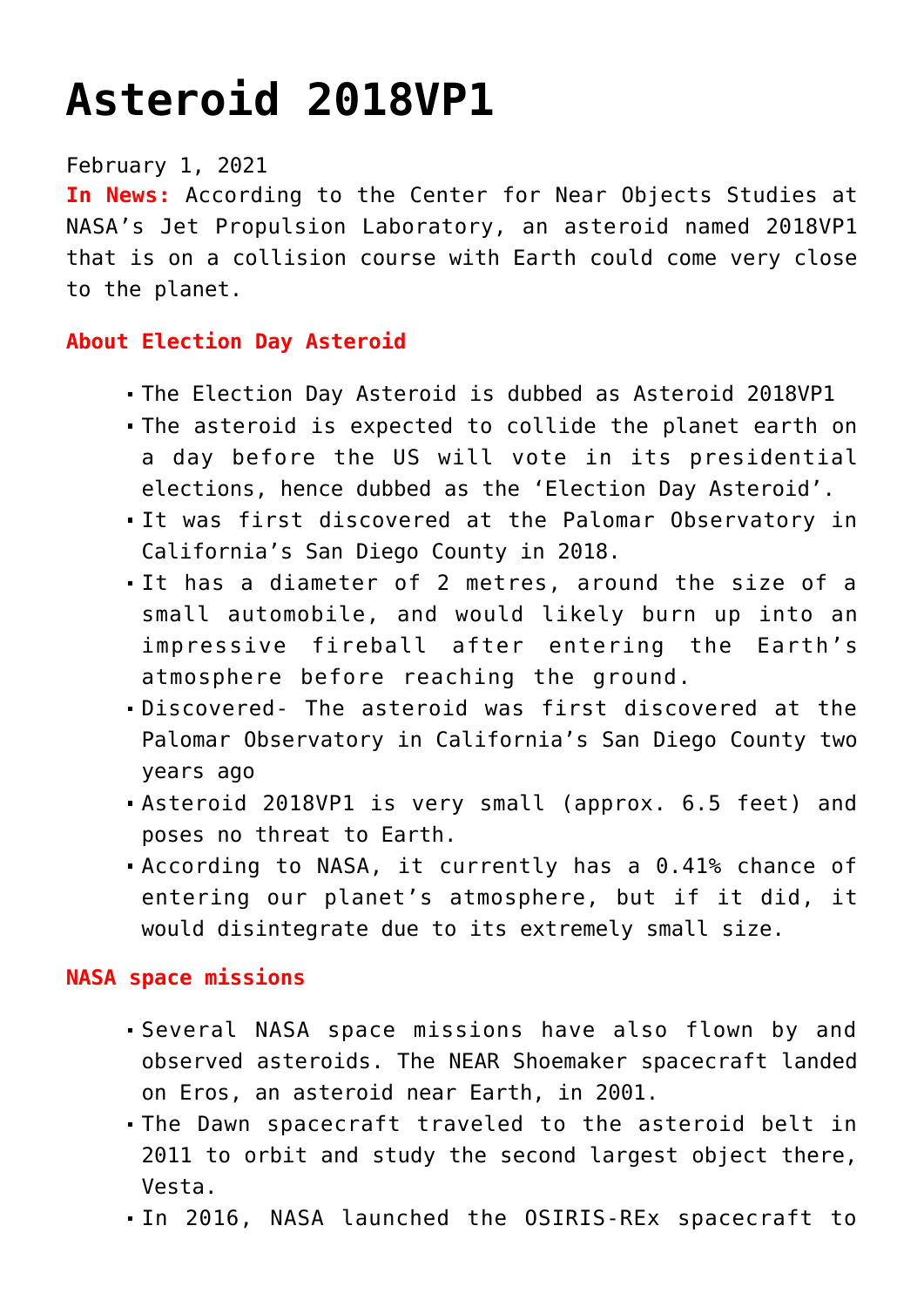study an asteroid near Earth named Bennu.

### **Deflecting Asteroids Mission**

**Asteroid Impact and Deflection Assessment (AIDA)**

- This includes NASA's Double Asteroid Redirection Test (DART) mission and the European Space Agency's (ESA) Hera.
- The mission's target is Didymos, a binary near-Earth asteroid, one of whose bodies is of the size that could pose the most likely significant threat to Earth.

### **Double Asteroid Redirection Test (DART) Mission**

- NASA in 2018 has announced that it had started the construction of DART, scheduled to be launched in 2021
- Aim to slam into the smaller asteroid of the Didymos system in 2022.

### **Hera mission**

- It is the asteroid deflection mission of European Space Agency (ESA) that is scheduled to be launched in 2024 to measure the impact crater produced by the DART collision and study the change in the asteroid's orbital trajectory.
- It will arrive at the Didymos system in 2027

# **What is Asteroid?**

- Apart from the stars, planets and satellites, there are numerous tiny bodies which also move around the sun. These bodies are called asteroids. They are found between the orbits of Mars and Jupiter.
- Asteroids are left over from the formation of our solar system. Our solar system began about 4.6 billion years ago when a big cloud of gas and dust collapsed.

#### **Features**